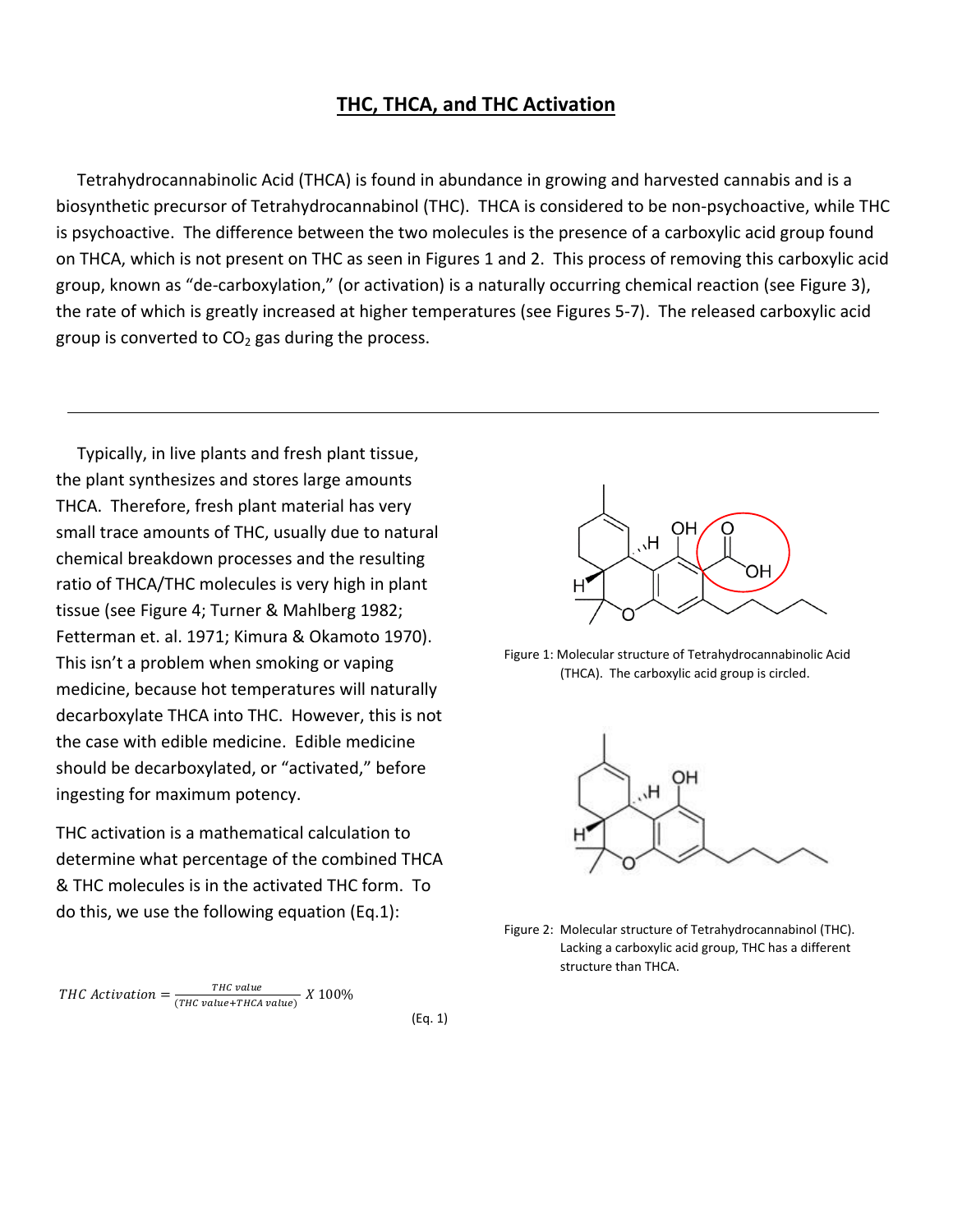

Figure 3: Chemical conversion of THCA into THC (Dussy et al 2005)



Figure 4: HPLC chromatogram of an unheated flower sample. THCA for this particular flower sample was quantified at 31.5 % (by weight), while THC was 0.98%. The ratio (by weight) of THCA-to-THC is greater than 30-to-1. Data was collected in house at Iron Laboratories.



Figure 5: Conversion of THCA into THC (Dussey et al 2005) at varying temperatures.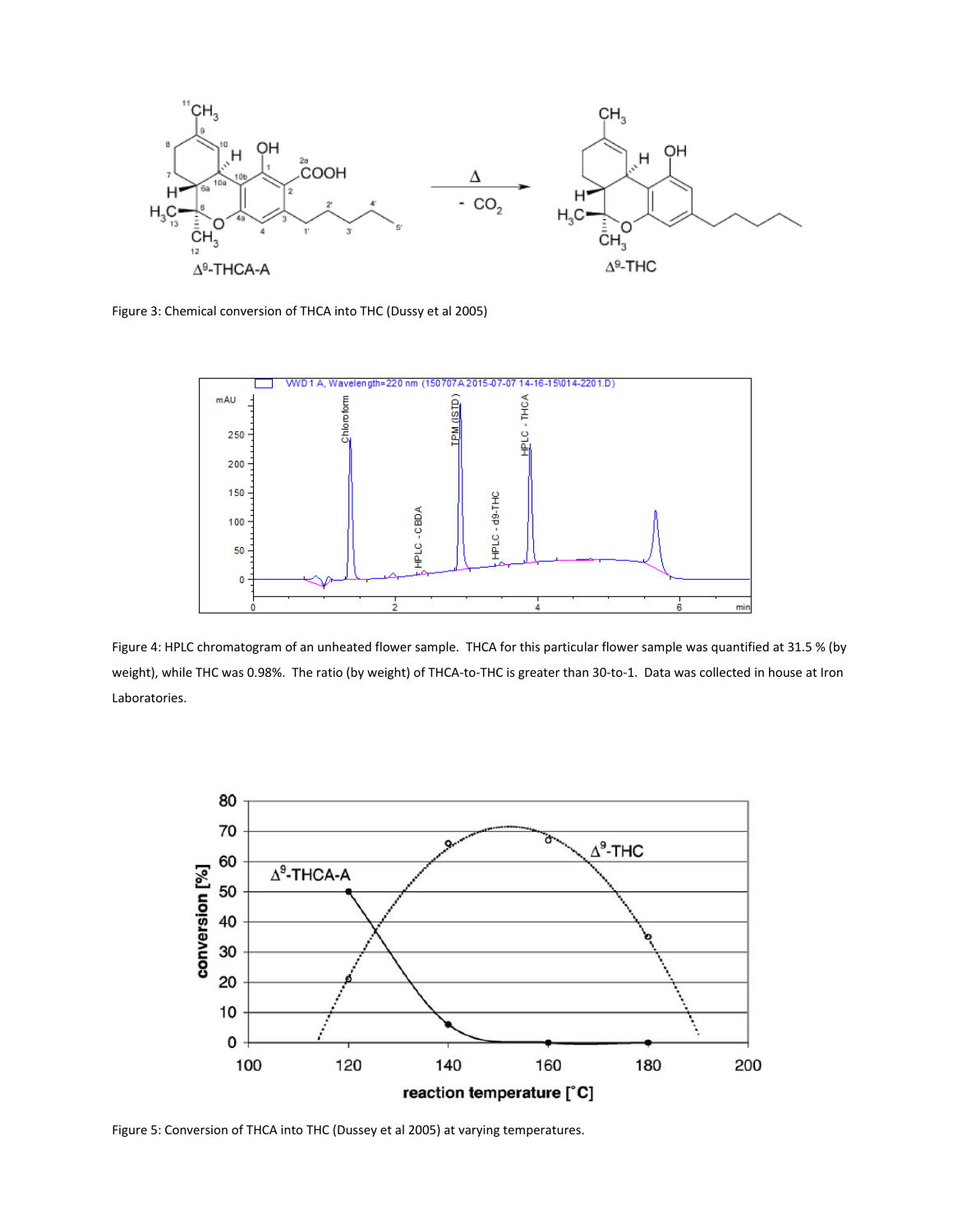

Figure 6: HPLC chromatograms for the conversion of THCA into THC at different temperatures prior to analysis. Each sample was subject to the corresponding temperature for 15 minutes (Dussy et al 2005); the optimum decarboxylation rate in order to limit formation breakdown products (cannabinol = CBN) is reached at around 150 °C in this study.



Figure 7: Effect of heating time an temperature on the THC content of an n-hexane extract after heating on a glass surface in an open reactor. Curves: 1 = 80 °C; 2 = 94 °C; 3 = 106 °C; 4 = 122 °C; 5 = 145 °C (Veress et al 1990).